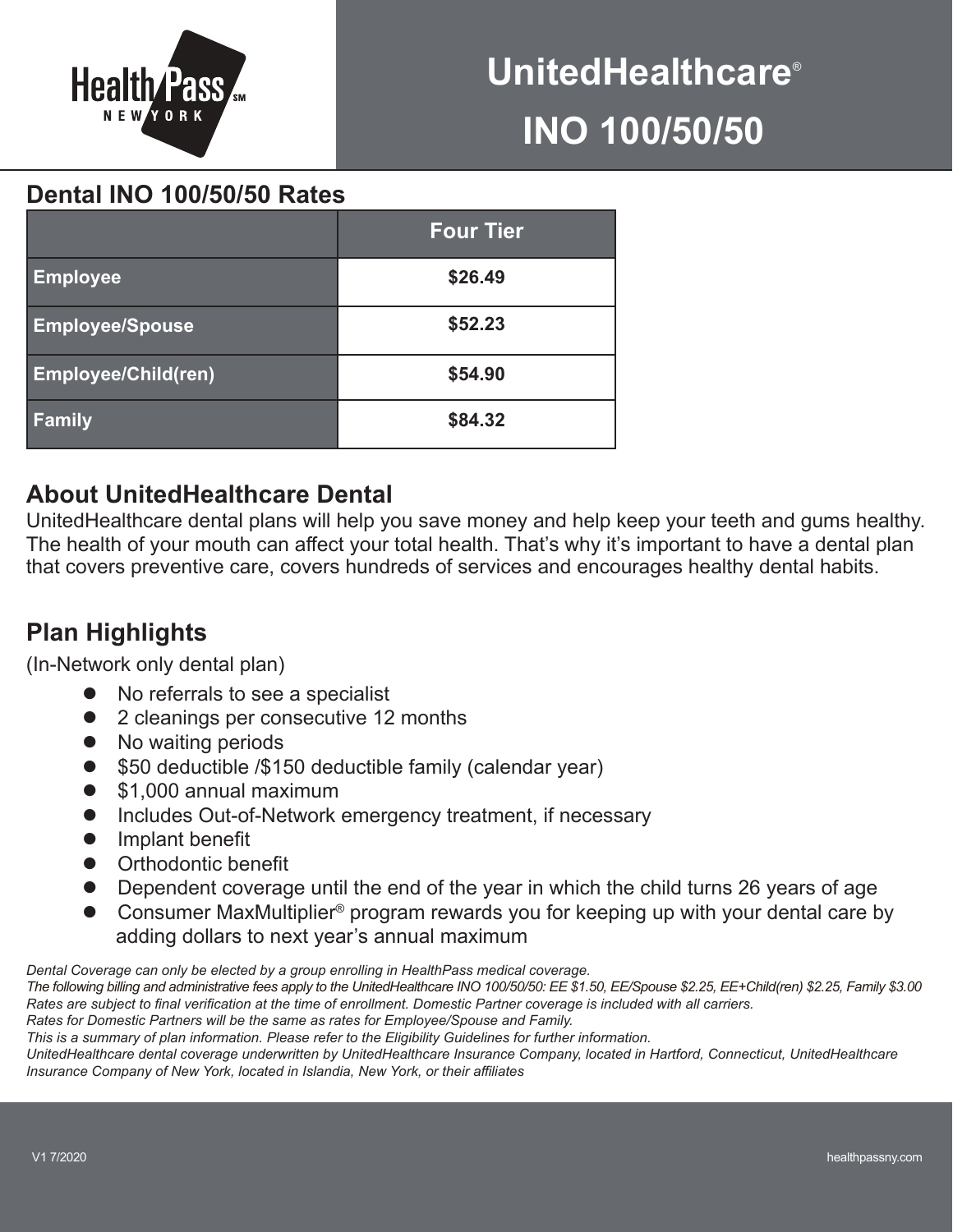#### **UnitedHealthcare®** dental plan **Consumer MaxMultiplier In Network Only Voluntary National** PI053 /MAC **Options PPO 20 Network**

| OPUOIIS FF O ZU NGLWOI N                                                           |                                       |      | NON-ORTHODONTICS<br><b>NETWORK</b>                                                                                                   | <b>ORTHODONTICS</b><br>NETWORK OR NON-NETWORK                                          |  |
|------------------------------------------------------------------------------------|---------------------------------------|------|--------------------------------------------------------------------------------------------------------------------------------------|----------------------------------------------------------------------------------------|--|
| <b>Individual Annual Deductible</b>                                                |                                       | \$50 | \$0                                                                                                                                  |                                                                                        |  |
| <b>Family Annual Deductible</b>                                                    |                                       |      | \$150                                                                                                                                | $\overline{30}$                                                                        |  |
| Annual Maximum Benefit* (The total benefit payable by the plan will not exceed the |                                       |      | \$1000 per person                                                                                                                    | \$500 per person                                                                       |  |
| highest listed maximum amount for either Network or Non-Network services.)         |                                       |      | per Calendar Year                                                                                                                    | per Lifetime                                                                           |  |
| Annual Deductible Applies to Preventive and Diagnostic Services                    |                                       | No   |                                                                                                                                      |                                                                                        |  |
| Annual Deductible Applies to Orthodontic Services                                  |                                       | No   |                                                                                                                                      |                                                                                        |  |
| <b>Waiting Period</b>                                                              |                                       |      | No waiting period                                                                                                                    |                                                                                        |  |
| <b>Orthodontic Eligibility Requirement</b>                                         |                                       |      | Child Only Up to Age 19                                                                                                              |                                                                                        |  |
| <b>COVERED SERVICES**</b>                                                          | <b>NETWORK</b><br><b>PLAN PAYS***</b> |      | <b>BENEFIT GUIDELINES</b>                                                                                                            |                                                                                        |  |
| <b>PREVENTIVE &amp; DIAGNOSTIC SERVICES</b>                                        |                                       |      |                                                                                                                                      |                                                                                        |  |
| <b>Periodic Oral Evaluation</b>                                                    | 100%                                  |      | Limited to 2 times per consecutive 12 months.                                                                                        |                                                                                        |  |
| Dental Prophylaxis (Cleanings)                                                     | 100%                                  |      | Limited to 2 times per consecutive 12 months.                                                                                        |                                                                                        |  |
| <b>Fluoride Treatments</b>                                                         | 100%                                  |      | Limited to covered persons under the age of 16 years and limited to 2 times per<br>consecutive 12 months.                            |                                                                                        |  |
| Sealants                                                                           | 100%                                  |      | Limited to covered persons under the age of 16 years and once per first or second<br>permanent molar every consecutive 36 months.    |                                                                                        |  |
| Space Maintainers                                                                  | 100%                                  |      | For covered persons under the age of 16 years, limit 1 per consecutive 60 months.                                                    |                                                                                        |  |
| <b>BASIC DENTAL SERVICES</b>                                                       |                                       |      |                                                                                                                                      |                                                                                        |  |
| Radiographs - Bitewing                                                             | 50%                                   |      | Bitewing: Limited to 1 series of films per calendar year.<br>Complete/Panorex: Limited to 1 time per consecutive 36 months.          |                                                                                        |  |
| Radiographs - Intraoral/Extraoral                                                  | 50%                                   |      | Limited to 2 films per calendar year.                                                                                                |                                                                                        |  |
| Lab and Other Diagnostic Tests                                                     | 50%                                   |      |                                                                                                                                      |                                                                                        |  |
| Restorations (Amalgam or Anterior Composite)**                                     | 50%                                   |      | Multiple restorations on one surface will be treated as a single filling.                                                            |                                                                                        |  |
| General Services - Emergency Treatment                                             | 50%                                   | 50%  | than X-rays.                                                                                                                         | Covered as a separate benefit only if no other service was done during the visit other |  |
| General Services - Occlusal Guards                                                 | 50%                                   |      | Limited to 1 guard every consecutive 36 months.                                                                                      |                                                                                        |  |
| General Services - Anesthesia                                                      | 50%                                   |      | When clinically necessary.                                                                                                           |                                                                                        |  |
| Simple Extractions                                                                 | 50%                                   |      | Limited to 1 time per tooth per lifetime.                                                                                            |                                                                                        |  |
| Oral Surgery - Brush Biopsy                                                        | 50%                                   |      |                                                                                                                                      |                                                                                        |  |
| Oral Surgery - Surgical Extractions                                                | 50%                                   |      |                                                                                                                                      |                                                                                        |  |
| Oral Surgery - Partial/Bony                                                        | 50%                                   |      |                                                                                                                                      |                                                                                        |  |
| Oral Surgery - Other                                                               | 50%                                   |      |                                                                                                                                      |                                                                                        |  |
| Endodontics - Pulpotomy                                                            | 50%                                   |      | Root Canal Therapy: Limited to 1 time per tooth per lifetime.                                                                        |                                                                                        |  |
| Endodontics - Other                                                                | 50%                                   |      |                                                                                                                                      |                                                                                        |  |
| <b>Periodontal Maintenance</b>                                                     | 50%                                   |      | Limited to 2 times per consecutive 12 months following active and adjunctive<br>periodontal therapy, exclusive of gross debridement. |                                                                                        |  |
| Periodontics - Non Surgical                                                        | 50%                                   |      |                                                                                                                                      | Scaling and Root Planing: Limited to 1 time per quadrant per consecutive 24 months.    |  |
| Periodontics - Surgical                                                            | 50%                                   |      | Limited to 1 quadrant or site per consecutive 36 months per surgical area.                                                           |                                                                                        |  |
| Periodontics - Osseous Surgery                                                     | 50%                                   |      | Limited to 1 quadrant or site per consecutive 36 months per surgical area.                                                           |                                                                                        |  |
| <b>MAJOR DENTAL SERVICES</b>                                                       |                                       |      |                                                                                                                                      |                                                                                        |  |
| Inlays/Onlays/Crowns**                                                             | 50%                                   |      | Limited to 1 time per tooth per consecutive 60 months.                                                                               |                                                                                        |  |
| Dentures and other Removable Prosthetics                                           | 50%                                   |      | allowances for precision or semi-precision attachments.                                                                              | Full Denture/Partial Denture: Limited to 1 per consecutive 60 months. No additional    |  |
| Fixed Partial Dentures (Bridges)**                                                 | 50%                                   |      | Limited to 1 time per tooth per consecutive 60 months.                                                                               |                                                                                        |  |
| <b>Implant Services</b>                                                            | 50%                                   |      | Limited to 1 time per tooth per consecutive 60 months.                                                                               |                                                                                        |  |
| <b>ORTHODONTIC SERVICES</b>                                                        |                                       |      |                                                                                                                                      |                                                                                        |  |
| Diagnose or correct misalignment of the teeth or bite                              | 50%                                   | 50%  |                                                                                                                                      |                                                                                        |  |

\* This plan includes a maximum benefit award program. Some of the unused portion of your annual maximum benefit may be available in future benefit periods.

\*\* Your dental plan provides that where two or more professionally acceptable dental treatments for a dental condition exist, your plan bases reimbursement on the least costly treatment alternative. If you and your dentist have agreed on a treatment which is more costly than the treatment on which the plan benefit is based, you will be responsible for the difference between the fee for service rendered and the fee covered by the plan. In addition, a pre-treatment estimate is recommended for any service estimated to cost over \$500; please consult your dentist.

\*\*\* The network percentage of benefits is based on the discounted fee negotiated with the provider.

\*\*\*\* The non-network percentage of benefits is based on the allowable amount applicable for the same service that would have been rendered by a network provider.

In accordance with the Illinois state requirement, a partner in a Civil Union is included in the definition of Dependent. For a complete description of Dependent Coverage, please refer to your Certificate of Coverage.

The Prenatal Dental Care (not available in WA) and Oral Cancer Screening programs are covered under this plan. The material contained in the above table is for informational purposes only and is not an offer of coverage, p govern. All terms and conditions of coverage are subiect to applicable state and federal laws. State mandates regarding benefit levels and age limitations may supersede plan design features. UnitedHealthcare Dental® Voluntary In Network Only (INO) Plan is either underwritten or provided by: UnitedHealthcare Insurance Company, Hartford, Connecticut; UnitedHealthcare Insurance Company of New York, Hauppage, New York; Unimerica Insurance Company, Milwaukee, Wisconsin; Unimerica Life Insurance Company of New York, New York, New York; or United Healthcare Services, Inc.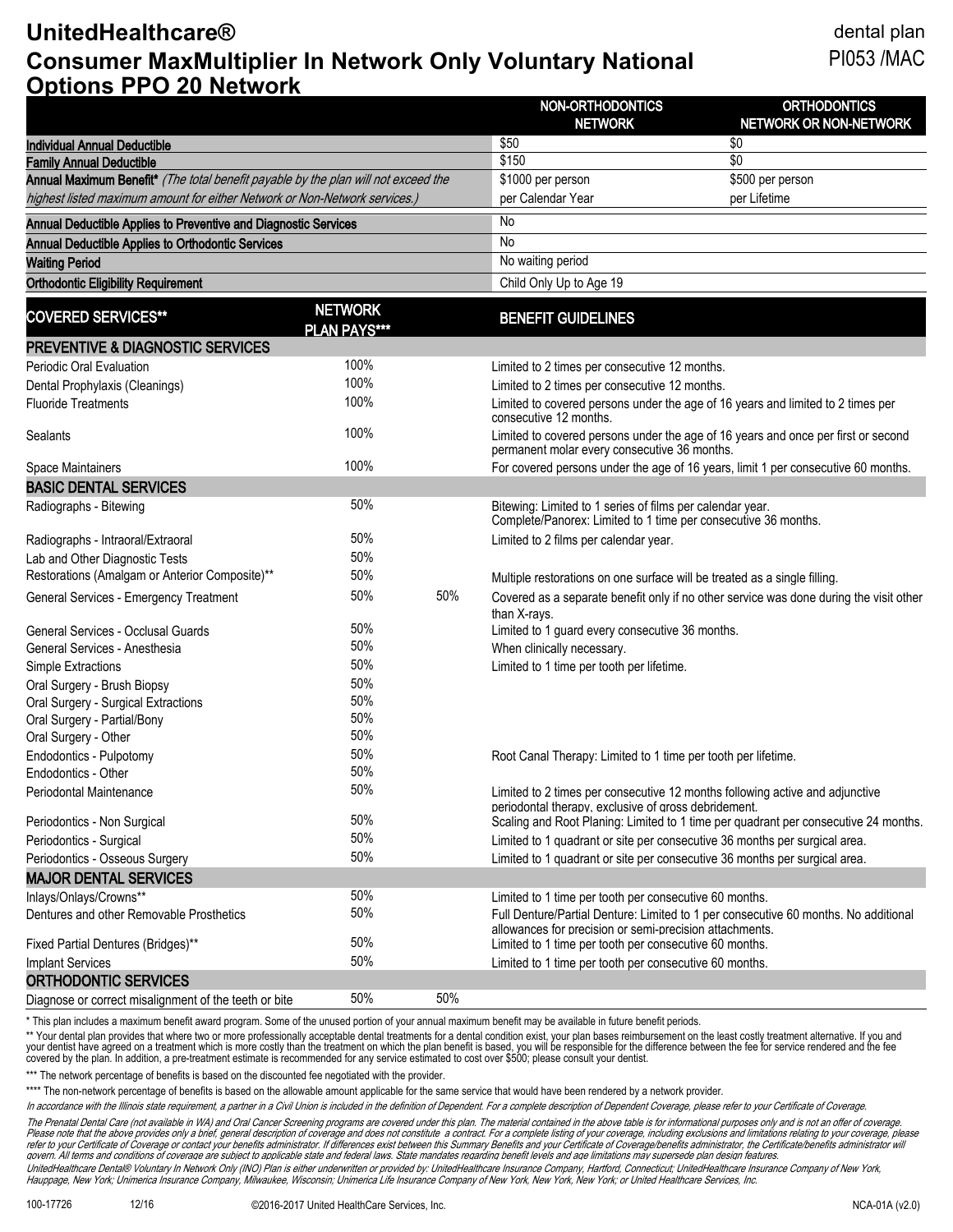### **UnitedHealthcare/**dental exclusions and limitations

Dental Services described in this section are covered when such services are:

- A. Necessary;
- B. Provided by or under the direction of a Dentist or other appropriate provider as specifically described;
- C. The least costly, clinically accepted treatment; and
- D. Not excluded as described in the Section entitled, General Exclusions.

#### GENERAL LIMITATIONS

- 1. PERIODIC ORAL EVALUATION Limited to 2 times per consecutive 12 months.
- 2. **COMPLETE SERIES OR PANOREX RADIOGRAPHS** Limited to 1 time per consecutive 36 months.
- 3. BITEWING RADIOGRAPHS Limited to 1 series of films per calendar year.
- 4. EXTRAORAL RADIOGRAPHS Limited to 2 films per calendar year.
- 5. DENTAL PROPHYLAXIS Limited to 2 times per consecutive 12 months.
- 6. FLUORIDE TREATMENTS Limited to covered persons under the age of 16 years, and limited to 2 times per consecutive 12 months.
- 7. SPACE MAINTAINERS Limited to covered persons under the age of 16 years, limited to 1 per consecutive 60 months. Benefit includes all adjustments within 6 months of installation.
- 8. SEALANTS Limited to covered persons under the age of 16 years, and once per first or second permanent molar every consecutive 36 months.
- 9. RESTORATIONS (Amalgam or Composite) Multiple restorations on one surface will be treated as a single filling.
- 10. PIN RETENTION Limited to 2 pins per tooth; not covered in addition to cast restoration.
- 11. INLAYS AND ONLAYS Limited to 1 time per tooth per consecutive 60 months. Covered only when a filling cannot restore the tooth.
- 12. CROWNS Limited to 1 time per tooth per consecutive 60 months. Covered only when a filling cannot restore the tooth.
- 13. POST AND CORES Covered only for teeth that have had root canal therapy.
- 14. SEDATIVE FILLINGS Covered as a separate benefit only if no other service, other than x-rays and exam, were performed on the same tooth during the visit.
- 15. SCALING AND ROOT PLANING Limited to 1 time per quadrant per consecutive 24 months.
- 16. ROOT CANAL THERAPY Limited to 1 time per tooth per lifetime.
- 17. PERIODONTAL MAINTENANCE Limited to 2 times per consecutive 12 months following active or adjunctive periodontal therapy, exclusive of gross debridement.
- 18. FULL DENTURES Limited to 1 time every consecutive 60 months. No additional allowances for precision or semi-precision attachments.
- 19. PARTIAL DENTURES Limited to 1 time every consecutive 60 months. No additional allowances for precision or semi-precision attachments.
- 20. RELINING AND REBASING DENTURES Limited to relining/rebasing performed more than 6 months after the initial insertion. Limited to 1 time per consecutive 12 months.
- 21. REPAIRS TO FULL DENTURES, PARTIAL DENTURES, BRIDGES Limited to repairs or adjustments performed more than 12 months after the initial insertion. Limited to 1 per consecutive 6 months.
- 22. PALLIATIVE TREATMENT Covered as a separate benefit only if no other service, other than the exam and radiographs, were performed on the same tooth during the visit.
- 23. OCCLUSAL GUARDS Limited to 1 quard every consecutive 36 months and only covered if prescribed to control habitual grinding.
- 24. FULL MOUTH DEBRIDEMENT Limited to 1 time every consecutive 36 months.
- 25. GENERAL ANESTHESIA Covered only when clinically necessary.
- 26. OSSEOUS GRAFTS Limited to 1 per quadrant or site per consecutive 36 months.
- 27. PERIODONTAL SURGERY Hard tissue and soft tissue periodontal surgery are limited to 1 quadrant or site per consecutive 36 months per surgical area.
- 28. REPLACEMENT OF COMPLETE DENTURES, FIXED OR REMOVABLE PARTIAL DENTURES, CROWNS, INLAYS OR ONLAYS Replacement of complete dentures, fixed or removable partial dentures, crowns, inlays or onlays previously submitted for payment under the plan is limited to 1 time per consecutive 60 months from initial or supplemental
- placement. This includes retainers, habit appliances, and any fixed or removable interceptive orthodontic appliances.

#### GENERAL EXCLUSIONS

- 1. Dental Services that are not Necessary.
- 2. Hospitalization or other facility charges.
- 3. Any Dental Procedure performed solely for cosmetic/aesthetic reasons. (Cosmetic procedures are those procedures that improve physical appearance.)
- 4. Reconstructive surgery, regardless of whether or not the surgery is incidental to a dental disease, injury, or Congenital Anomaly, when the primary purpose is to improve physiological functioning of the involved part of the body.
- 5. Any Dental Procedure not directly associated with dental disease.
- 6. Any Dental Procedure not performed in a dental setting.
- 7. Procedures that are considered to be Experimental, Investigational or Unproven. This includes pharmacological regimens not accepted by the American Dental Association (ADA) Council on Dental Therapeutics. The fact that an Experimental, Investigational or Unproven Service, treatment, device or pharmacological regimen is the only available treatment for a particular condition wi not result in Coverage if the procedure is considered to be Experimental, Investigational or Unproven in the treatment of that particular condition.
- 8. Drugs/medications, obtainable with or without a prescription, unless they are dispensed and utilized in the dental office during the patient visit.
- 9. Setting of facial bony fractures and any treatment associated with the dislocation of facial skeletal hard tissue.
- 10. Treatment of benign neoplasms, cysts, or other pathology involving benign lesions, except excisional removal. Treatment of malignant neoplasms or Congenital Anomalies of hard or soft tissue, including excision.
- 11. Replacement of complete dentures, fixed and removable partial dentures or crowns if damage or breakage was directly related to provider error. This type of replacement is the responsibility of t Dentist. If replacement is Necessary because of patient non-compliance, the patient is liable for the cost of replacement.
- 12. Services related to the temporomandibular joint (TMJ), either bilateral or unilateral. Upper and lower jaw bone surgery (including that related to the temporomandibular joint). No Coverage is provided for orthognathic surgery, jaw alignment, or treatment for the temporomandibular joint.
- 13. Charges for failure to keep a scheduled appointment without giving the dental office 24 hours notice.
- 14. Expenses for Dental Procedures begun prior to the Covered Person becoming enrolled under the Policy.
- 15. Fixed or removable prosthodontic restoration procedures for complete oral rehabilitation or reconstruction.
- 16. Attachments to conventional removable prostheses or fixed bridgework. This includes semi-precision or precision attachments associated with partial dentures, crown or bridge abutments, full or partial overdentures, any internal attachment associated with an implant prosthesis, and any elective endodontic procedure related to a tooth or root involved in the construction of a prosthesis o this nature.
- 17. Procedures related to the reconstruction of a patient's correct vertical dimension of occlusion (VDO).
- 18. Occlusal guards used as safety items or to affect performance primarily in sports-related activities.
- 19. Placement of fixed partial dentures solely for the purpose of achieving periodontal stability.
- 20. Services rendered by a provider with the same legal residence as a Covered Person or who is a member of a Covered Person's family, including spouse, brother, sister, parent or child. This exclusion does not apply for groups sitused in the state of Arizona, in order to comply with state regulations.